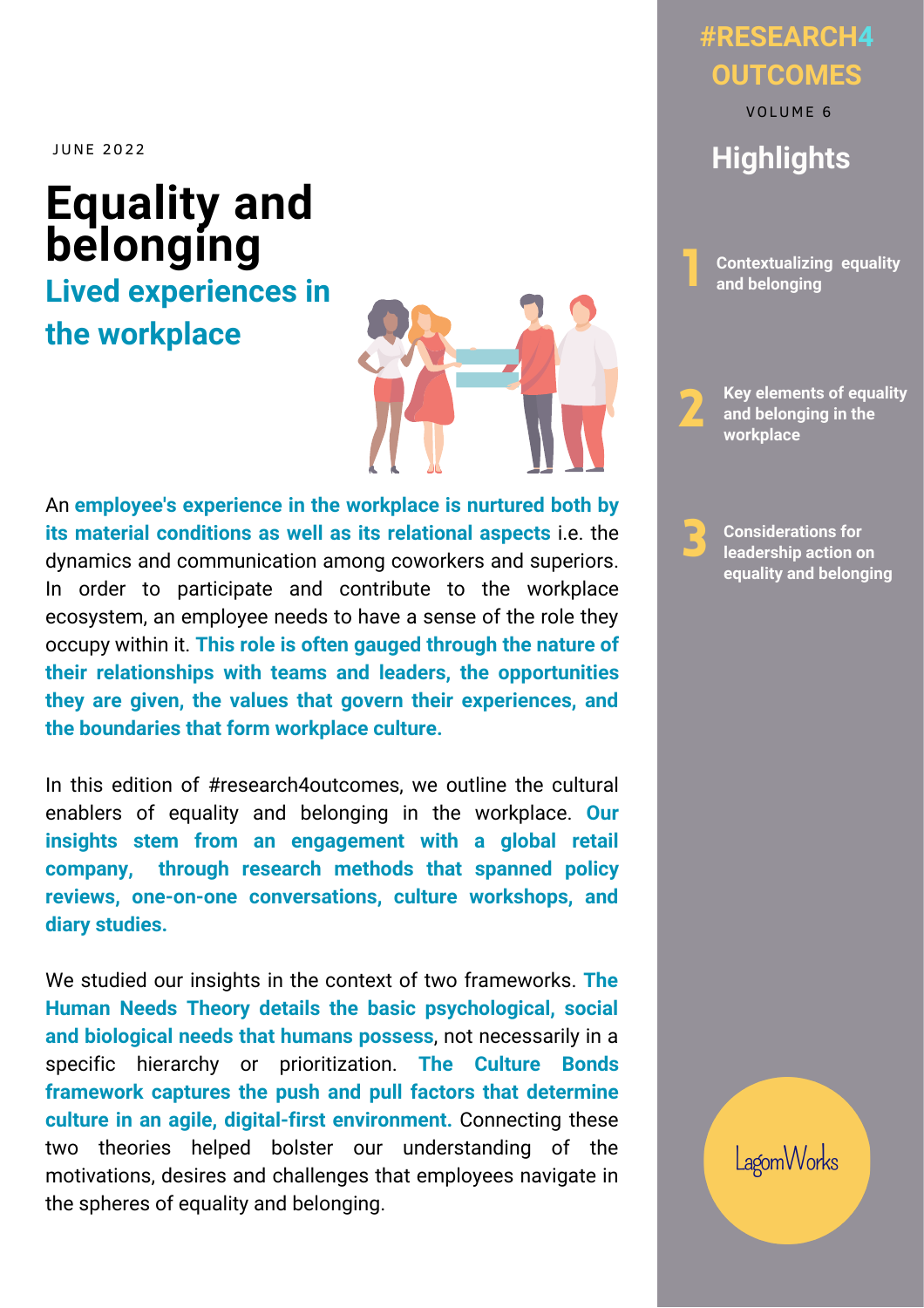# **Understanding equality and belonging for leaders and employees**

## **Key elements of Contextualizing equality equality**

- Being treated *fairly, and with respect and empathy,* regardless of gender/ culture/ nationality/ orientation.
- Being given *equal opportunity* for growth and the *same rights as others.*
- *Acknowledging and appreciating differences,* of all kinds, and being treated equally despite that.
- *Being listened* to and *having your perspective valued* despite differences.
- Being *open and transparent* in all that you do; *Same information flow and communication* across levels, teams and geographies.



- Being *acknowledged, recognized, appreciated and celebrated* by coworkers and superiors, feeling valued. *Meritocratic work environment*.
- *Being connected and feeling the camaraderie* with team members. "Being like a family."
- Feeling aligned with the company's goals, aspirations and purpose. *Included in decision making.*
- *Receiving organizational support and "care"* for personal as well as professional hardships. Feeling a sense of being "safe".
- Being provided *opportunities and freedom to speak up, without judgment;* opportunities to learn and develop. *Feeling empowered.*

#### **#RESEARCH4 OUTCOMES** VOLUME 6

## **Highlights**

2

1

**Key elements of equality and belonging in the workplace**

3

**Considerations for leadership action on equality and belonging**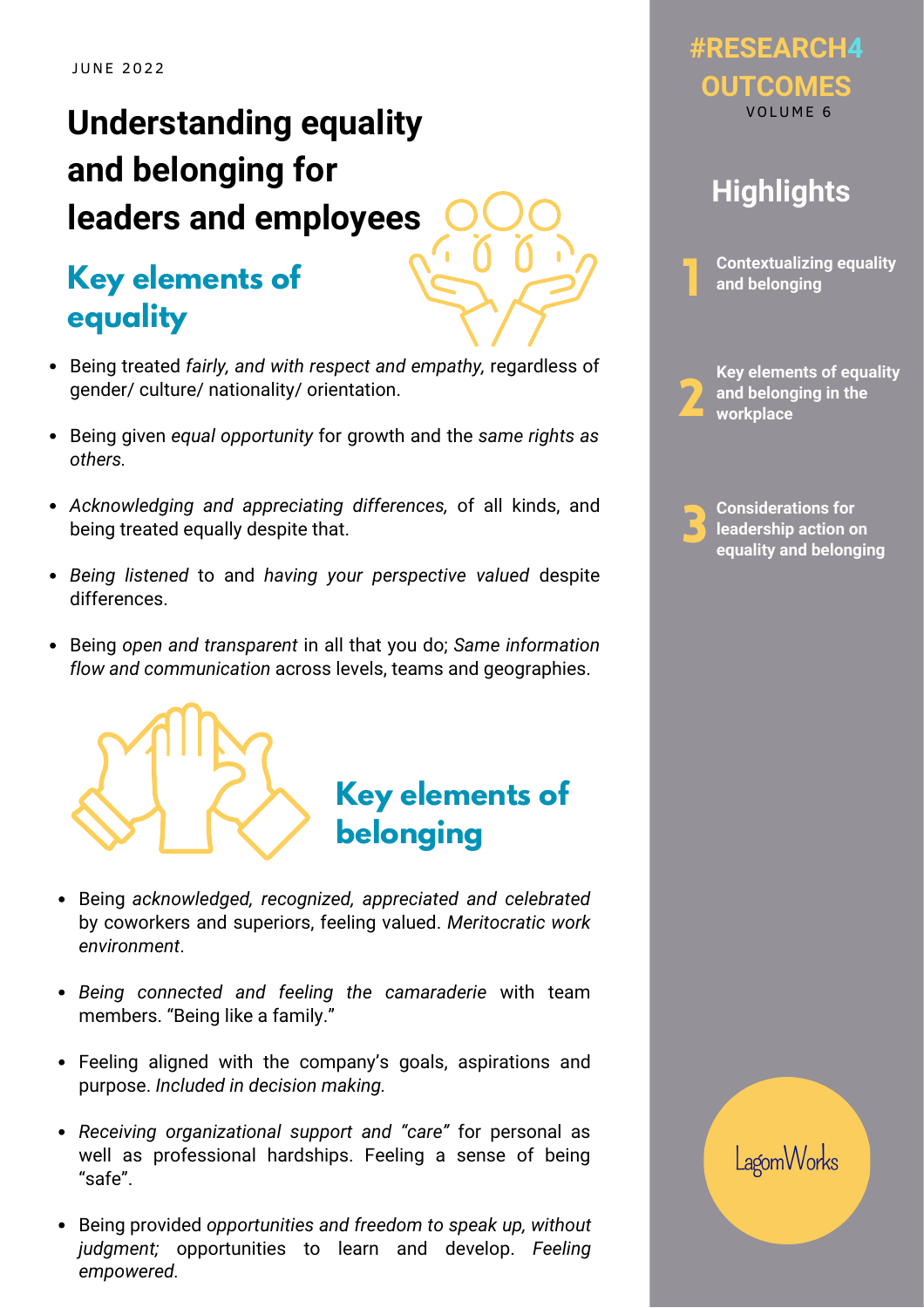# **Considerations for leadership action on equality and belonging**

## **Speaking up**

The *creation and maintenance of forums where employees can voice their concerns and opinions* is vital to a culture of transparency and equality. Employees are supported by the existence of these platforms, and can be encouraged to speak up. *For newer employees, these become spaces where they can familiarize themselves with the existing culture.* Such platforms, if constructed to include anonymity, can also *build comfort around difficult conversations.*



#### **Response**

Ensuring that there is a *strong feedback loop* will make employees feel that they are being listened to. If *empathy is built among the leadership, it will seep through the organization, not only ensuring that employees are heard, but also translating into action steps.*

## **Collaboration / working together**

When working both within and across teams as well as levels, *open and transparent communication can lead to higher camaraderie and quicker resolution of problems*. Establishing *shared goals can strengthen cross functional collaboration.*



#### **#RESEARCH4 OUTCOMES** VOLUME 6

## **Highlights**

**Contextualizing equality and belonging**

2

1

**Key elements of equality and belonging in the workplace**

3 **Considerations for leadership action on equality and belonging**

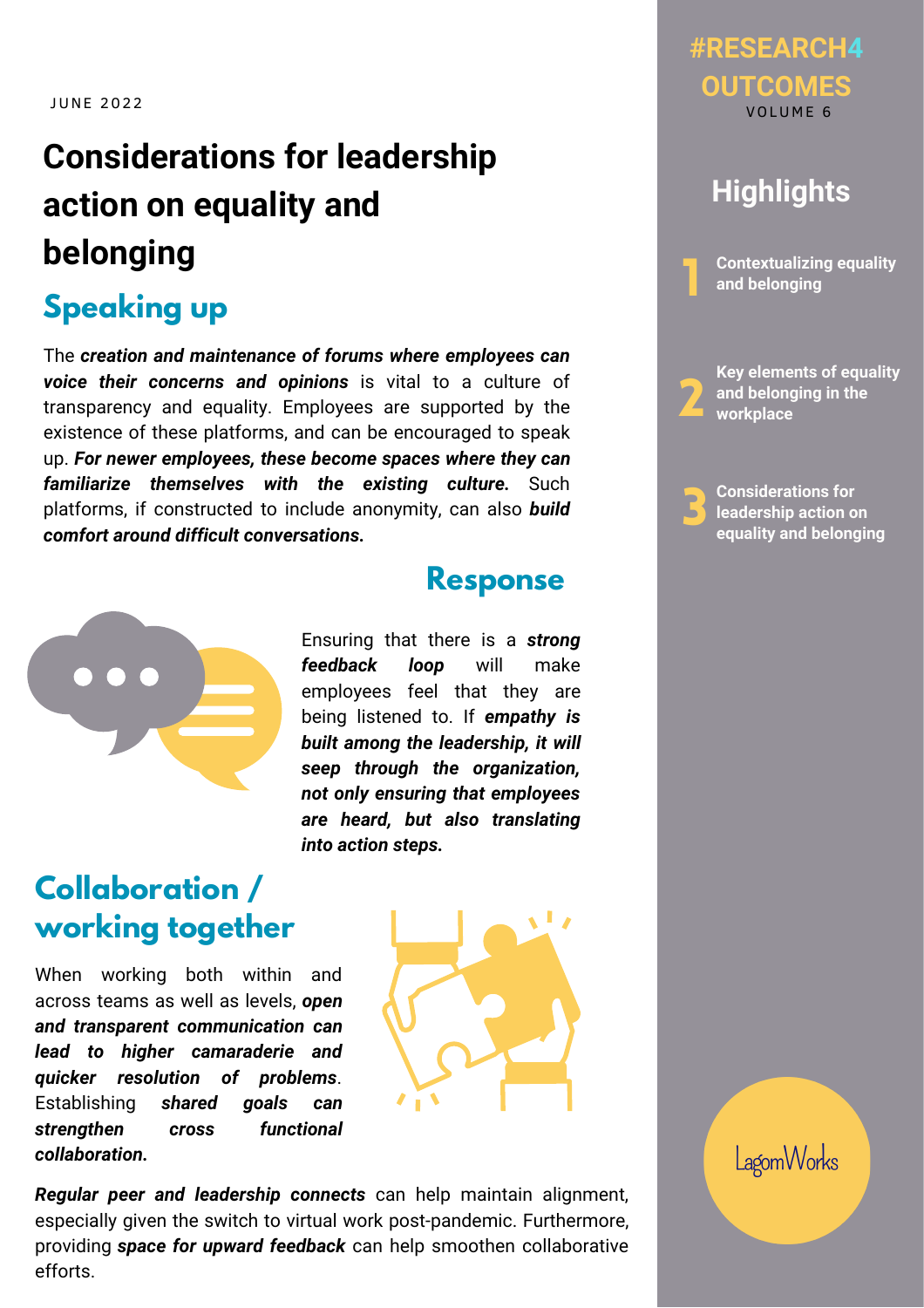JUNE 2022

### **Decision making**

When employees are free to take decisions within the realm of their work, it *highlights the trust* that is placed in their abilities and sense of judgement. Including relevant functional groups in decision making processes can serve to *diffuse perceived power centers, lending a sense of fairness to the workplace culture.*



### **Celebrations and rituals**

*When good performance is noticed and rewarded, employees feel appreciated in their roles.* Incorporating rituals such as cross-geo, cross-level events and

occasions into work culture makes people feel part of a community that celebrates together. *Sharing physical symbols of the organization can also strengthen this sense of community*. Scheduling recurring connects with team members and managers allows for smaller scale personal ties as well.

## **Information flow and change management**

Information should be organized in such a way that it can be sought as needed, with as much transparency as possible. *When implementing change, leaders should ensure that employees understand the larger strategic purpose behind it.*



*For newer employees, greater support may need to be provided when introducing new processes, in order to prevent imbalances in the reception of information.* All employees should be made to realize their relevance in the larger organizational structure.



**#RESEARCH4**

3 **Considerations for leadership action on equality and belonging**